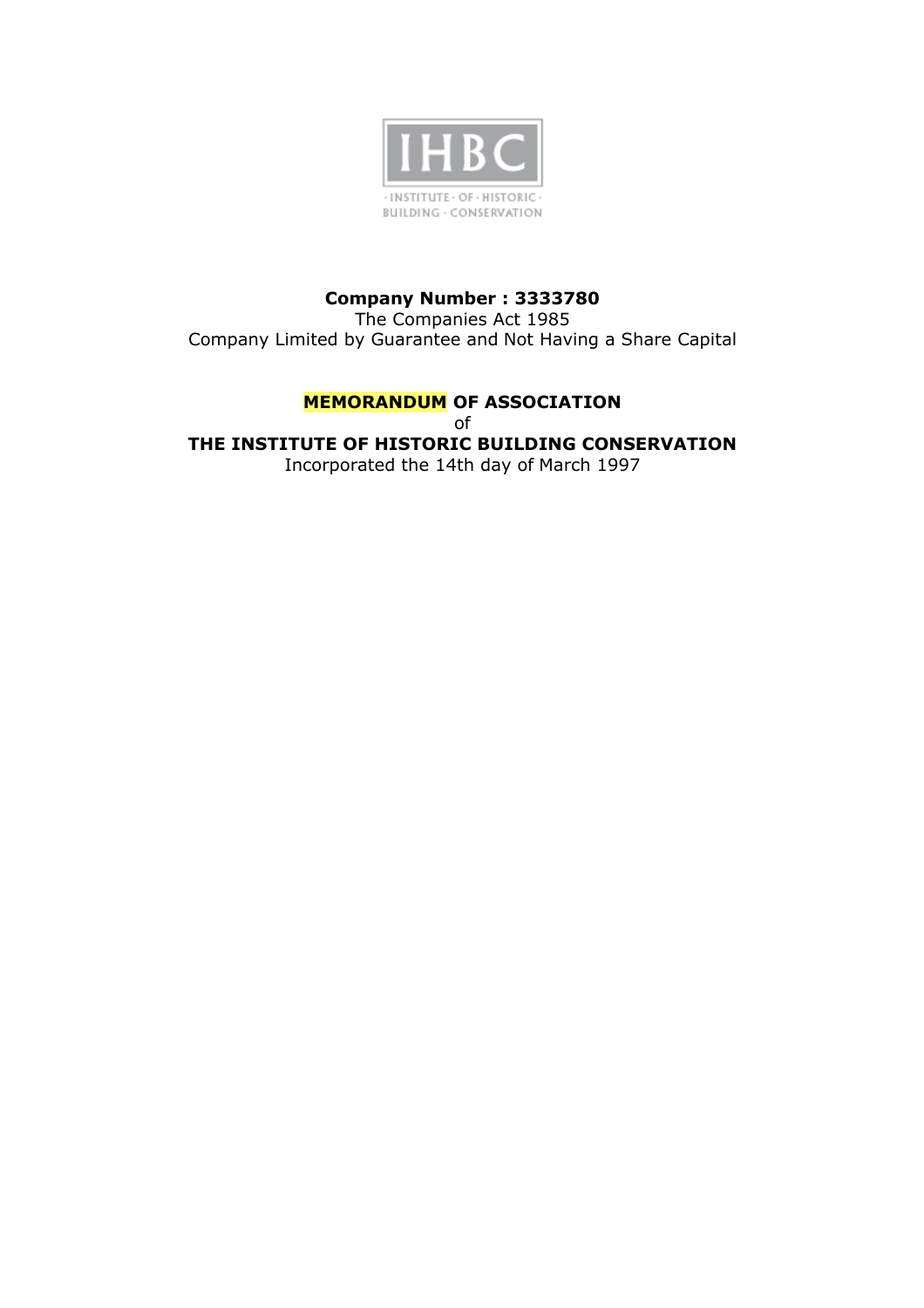1. The name of the company (hereinafter called 'the Institute') is The Institute of

Historic Building Conservation.

2. The registered office of the Institute will be situated in England and Wales.

- 3. The objects for which the Institute is established are:
- 3.1 The promotion of the highest standard of professional skills and of the successful preservation and enhancement of the historic environment in the United Kingdom (which shall include Great Britain, Northern Ireland, all offshore islands, the Channel islands and the Isle of Man) insofar as it lies within the duties and responsibilities of any person whose principal skills, experience, training and employment is to provide specialist advice in the conservation of the historic environment and the Institute shall have the following powers exercisable in furtherance of its said objects but not otherwise, namely:

3.1.1 to take over the assets and liabilities of an unincorporated association

known as The Association of Conservation Officers;

3.1.2 to purchase, take on lease, or in exchange, hire or otherwise acquire

real or personal property and rights or privileges, and to construct, maintain and alter buildings or erections;

3.1.3 to sell, let or mortgage, dispose of or turn to account all or any of the

property or assets of the Institute;

3.1.4 to purchase or otherwise acquire plant and machinery including computer hardware and software, furniture, fixtures, fittings and all other effects of every description and to apply for registration of

any

patents, rights, copyrights, licences and the like;

3.1.5 to borrow or raise money on such terms and on such security as may be

thought fit with such consents as are required by law Provided that in

raising funds the charity shall not undertake any substantial permanent

trading activities;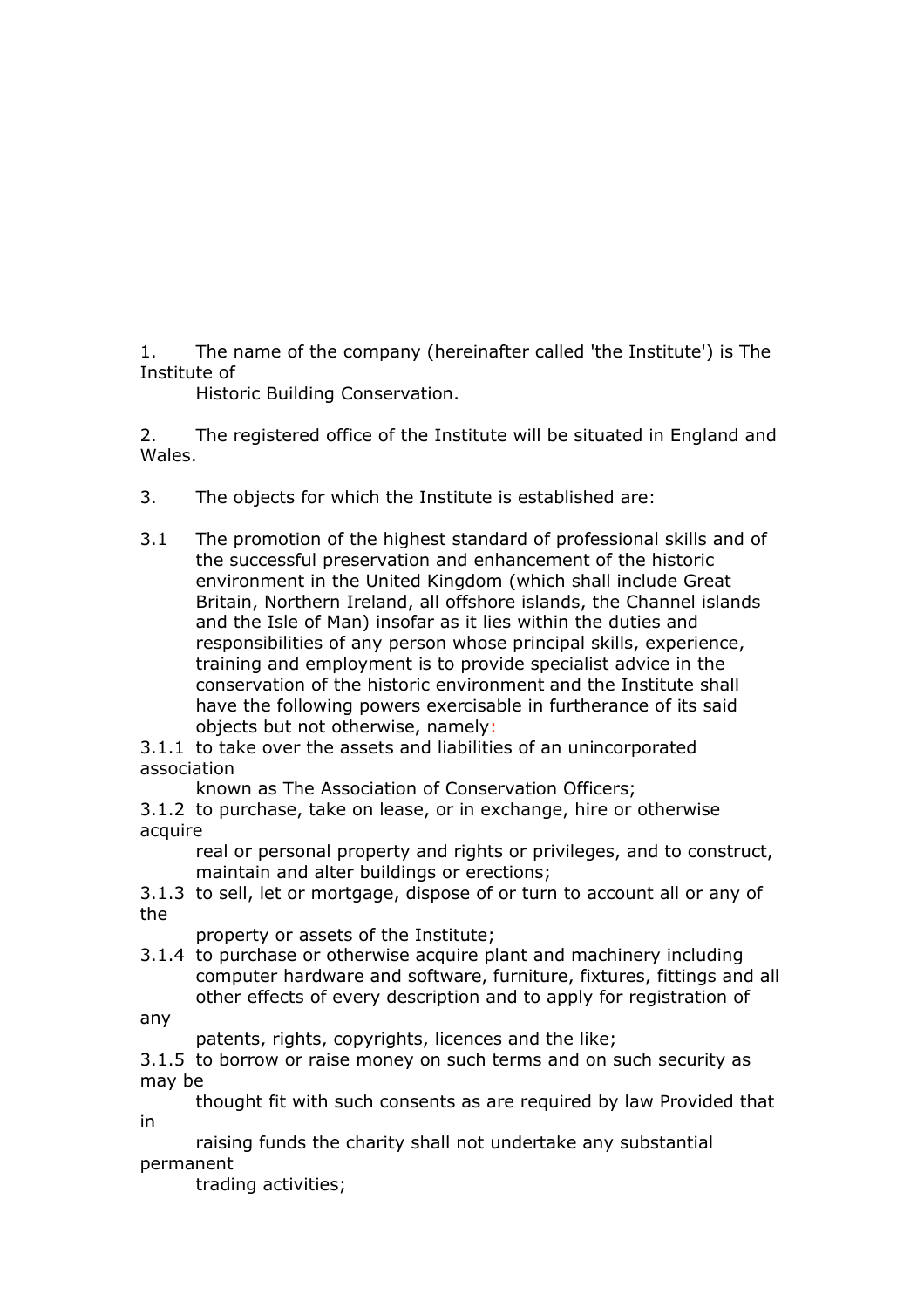3.1.6 to take and accept any gift of money, property or other assets whether

subject to any special trust or not:

3.1.7 to issue appeals, hold public meetings and take such other steps as may

be required for the purpose of procuring contributions to the funds of

the Institute in the shape of donations, subscriptions or otherwise;

- 3.1.8 to act as a forum for the dissemination of ideas information and experience and to make available to all interested bodies and individuals advice on conservation;
- 3.1.9 to co-operate with individuals and local, national and international bodies sharing similar objects to the Institute;
- 3.1.10to promote the education and training of members and assist in the provision of opportunities for practical conservation by providing speakers, lecturers and other appropriate educational contributions, including financial assistance to students and develop and publish professional practice notes and guidelines for members;

3.1.11to support and encourage co-operation between all members and to create develop and maintain contacts and activities between members

in different parts of the United Kingdom;

3.1.12to publish a regular journal for all members, together with other reports

and literature;

3.1.13to work for improvements in relevant legislation, national policy guidance, and other matters directly influencing the conservation

and

protection of the historic environment Provided that the charity shall

not undertake political activities which are unacceptable for a charity to

undertake;

3.1.14to draw, make, accept, endorse, discount, execute and issue promissory

notes, bills, cheques and other instruments and to operate bank accounts;

3.1.15to invest moneys of the Institute not immediately required for its purposes in or upon such investments, securities or property as

may be

thought fit subject nevertheless to such conditions (if any) and such consents (if any) as may for the time being be imposed or required

by

law;

3.1.16to make any donations in cash or assets or establish or support or aid in

the establishment or support of and to lend money (with or without security) to or for any charitable associations or institutions of like

kind

or objectives;

3.1.17to undertake and execute charitable trusts;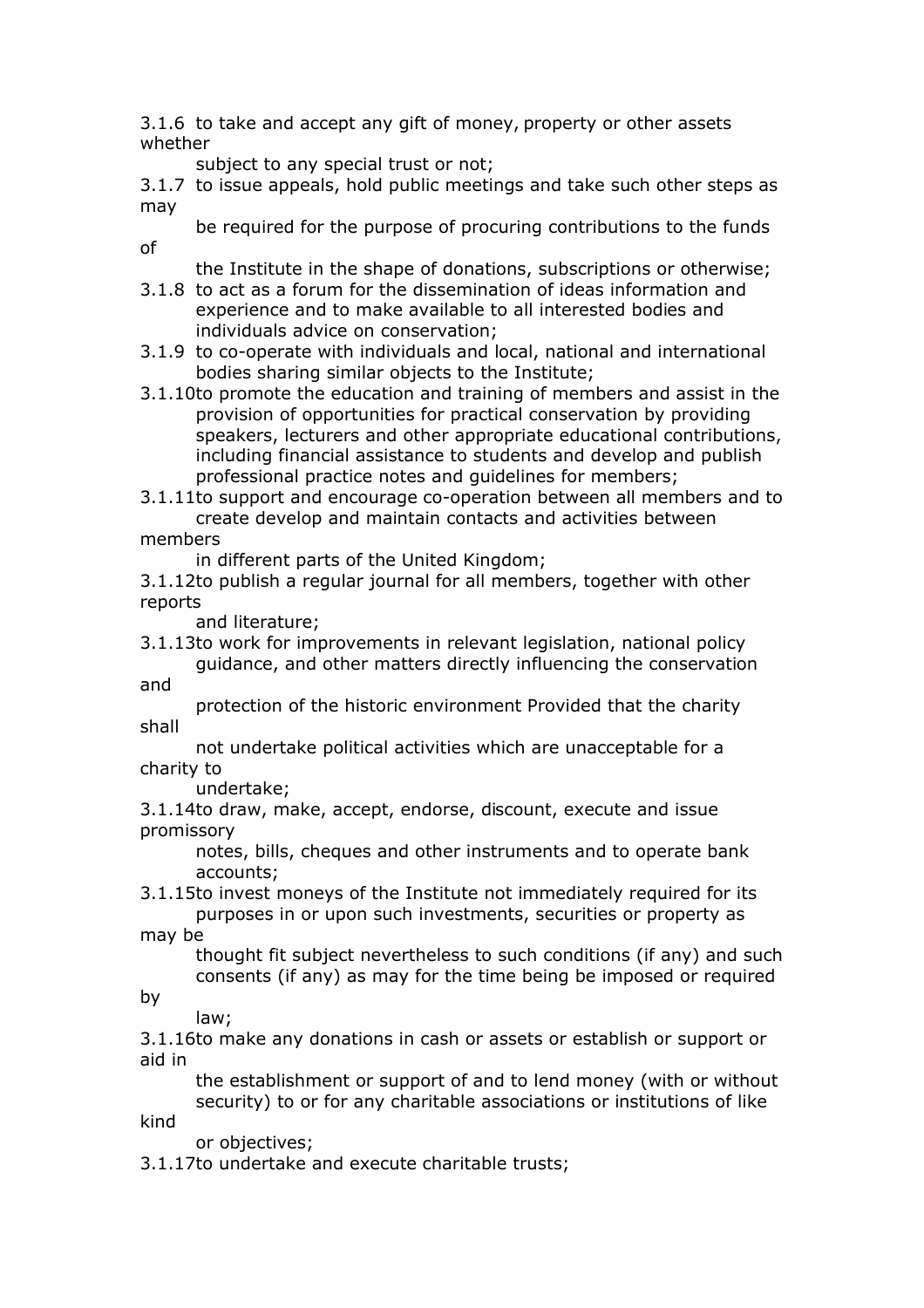3.1.18to engage and pay any person or persons whether on a full-time or part-

time basis or whether as consultant or employee to supervise, organise,

carry on the work of and advise the Institute and, subject to the provisions of clause 4 hereof, to make any reasonable and necessary

provision for the payment of pensions and superannuation to or on behalf of employees or former employees and their wives, husbands and other dependants;

3.1.19to amalgamate with any companies, institutions, societies or associations which shall be charitable by law and have objects altogether or mainly similar to those of the Institute and prohibit payment of any dividend or profit to and the distribution of any of

their

assets among their members at least to the same extent as such payments or distributions are prohibited in the case of members of

the

Institute by this **Memorandum** of Association;

3.1.20to pay out of funds of the Institute the costs, charges and expenses of

and incidental to the formation and registration of the Institute; and 3.1.21to do all such other lawful and charitable things as shall further the

attainment of the objects of the Institute or any of them whether alone

or in conjunction with other national or international bodies with compatible aims.

- 3.2 Provided that:
- 3.2.1 In case the Institute shall take or hold any property which may be subject to any trusts, the Institute shall only deal with or invest the same in such manner as allowed by law, having regard to such

trusts;

- 3.2.2 The Institute's objects shall not extend to the regulation of relations between workers and employers or organisations of workers and organisations of employers;
- 3.2.3 In case the Institute shall take or hold any property subject to the jurisdiction of the Charity Commissioners for England and Wales, the

Institute shall not sell, mortgage, charge or lease the same without such

authority, approval or consent as may be required by law, and as regards any such property the Council Members of the Institute shall

be chargeable for any such property that may come into their hands and

shall be answerable and accountable for their own acts, receipts, neglects, and defaults, and for the due administration of such property

in the same manner and to the same extent as they would as such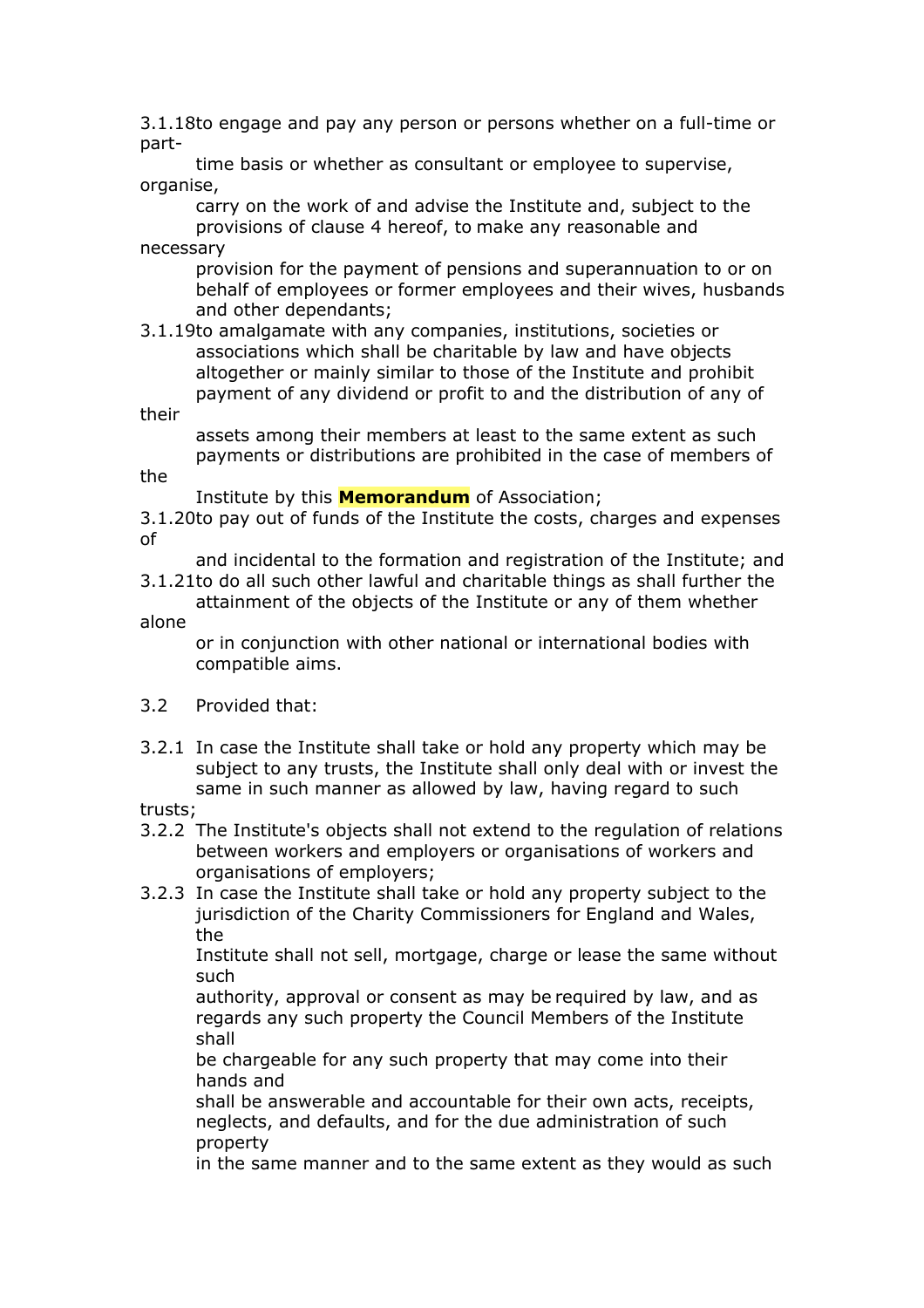Council Members have been if no incorporation had been effected, and

the incorporation of the Institute shall not diminish or impair any control or authority exercisable by the Chancery Division or the Charity Commissioners over such Council Members but they shall as regards any such property be subject jointly and separately to such control or authority as if the Institute were not incorporated.

4. The income and property of the Institute shall be applied solely towards the

promotion of its objects as set forth in this **Memorandum** of Association and no portion thereof shall be paid or transferred directly or indirectly by way of

dividend, bonus or otherwise howsoever by way of profit, to members of the

Institute and no Council Member of the Institute shall be appointed to any office of the Institute paid by salary or fees, or receive any remuneration or other benefit in money or money's worth from the Institute.

4.1 Provided that nothing herein shall prevent any payment in good faith by the

Institute:

4.1.1 of reasonable and proper remuneration to any member, officer or servant

of the Institute (not being a Council Member) for any services rendered to

the Institute and of travelling expenses necessarily incurred in carrying

out the duties of any member, officer or servant of the Institute; 4.1.2 of interest on money lent by a member of the Institute at a rate per annum

not exceeding two percentage points less than the base lending rate for the

time being of the Institute's clearing bankers or 3% whichever is the

greater;

4.1.3 to any Council Member of reasonable out-of-pocket expenses;

4.1.4 of fees, remuneration or other benefit in money or money's worth to a

Company of which a member of the Institute may be a member holding

not more than one hundredth part of the capital of such Company; 4.1.5 of reasonable and proper rent for premises demised or let by any member

of the Institute.

5. The liability of the members is limited.

6. Every member of the Institute undertakes to contribute to the assets of the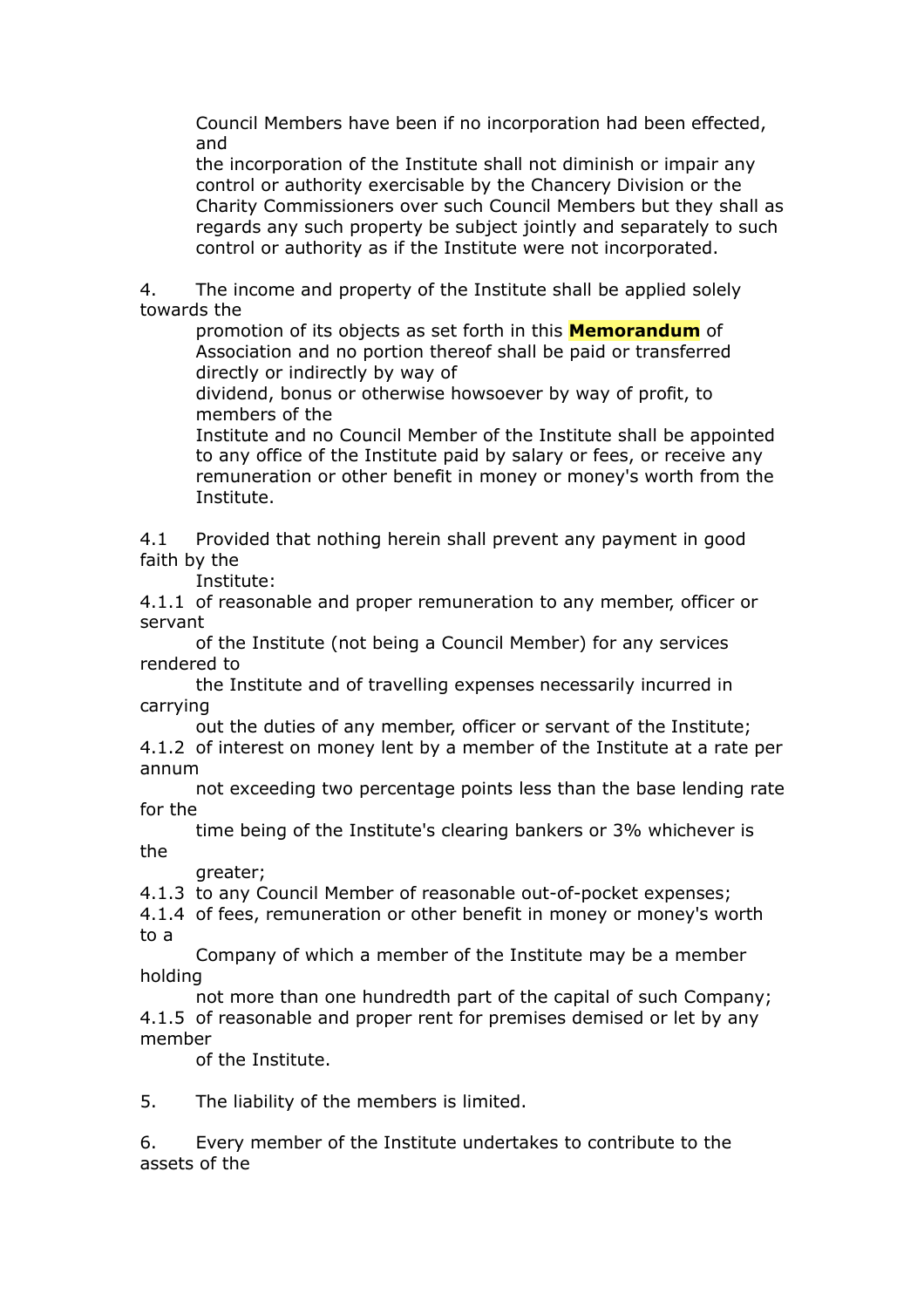Institute, in the event of the same being wound up while he is a member, or

within one year after he ceases to be a member, for payment of the debts and

liabilities of the Institute contracted before he ceases to be a member and of the costs, charges and expenses of winding up and for the adjustment of the rights of the contributories among themselves, such amount as may be required not exceeding £1.

7. If upon the winding up or dissolution of the Institute there remains, after the

satisfaction of all its debts and liabilities, any property whatsoever, the same shall not be paid to or distributed among the members of the Institute, but shall be given or transferred to some other charitable body or bodies having objects

similar to the objects of the Institute, and which shall prohibit the distribution of its or their income and property among its or their members to an extent at least as great as is imposed on the Institute under or by virtue of clause 4 hereof, such body or bodies to be determined by the members of the Institute at or before the time of dissolution, and if so far as effect cannot be given to such provision, then to some other charitable body.

WE the several persons whose names and addresses are subscribed are desirous of being formed into a Institute in pursuance of this **Memorandum** of Association.

Names, addresses, and descriptions of subscribers:

Mary Elizabeth King 24 Beech Road Aughton Ormskirk Lancs L39 6SJ

Alan George Taylor 15 Village Gardens Walton on the Hill **Stafford** Staffs ST17 0LL

Christopher Gordon Smith 24 Middle Street **Stroud** Gloucester GL5 1DZ

Richard John Morrice Old Laundry Cottage Mote Road Ivy Hatch Nr Sevenoaks Kent TN15 0NT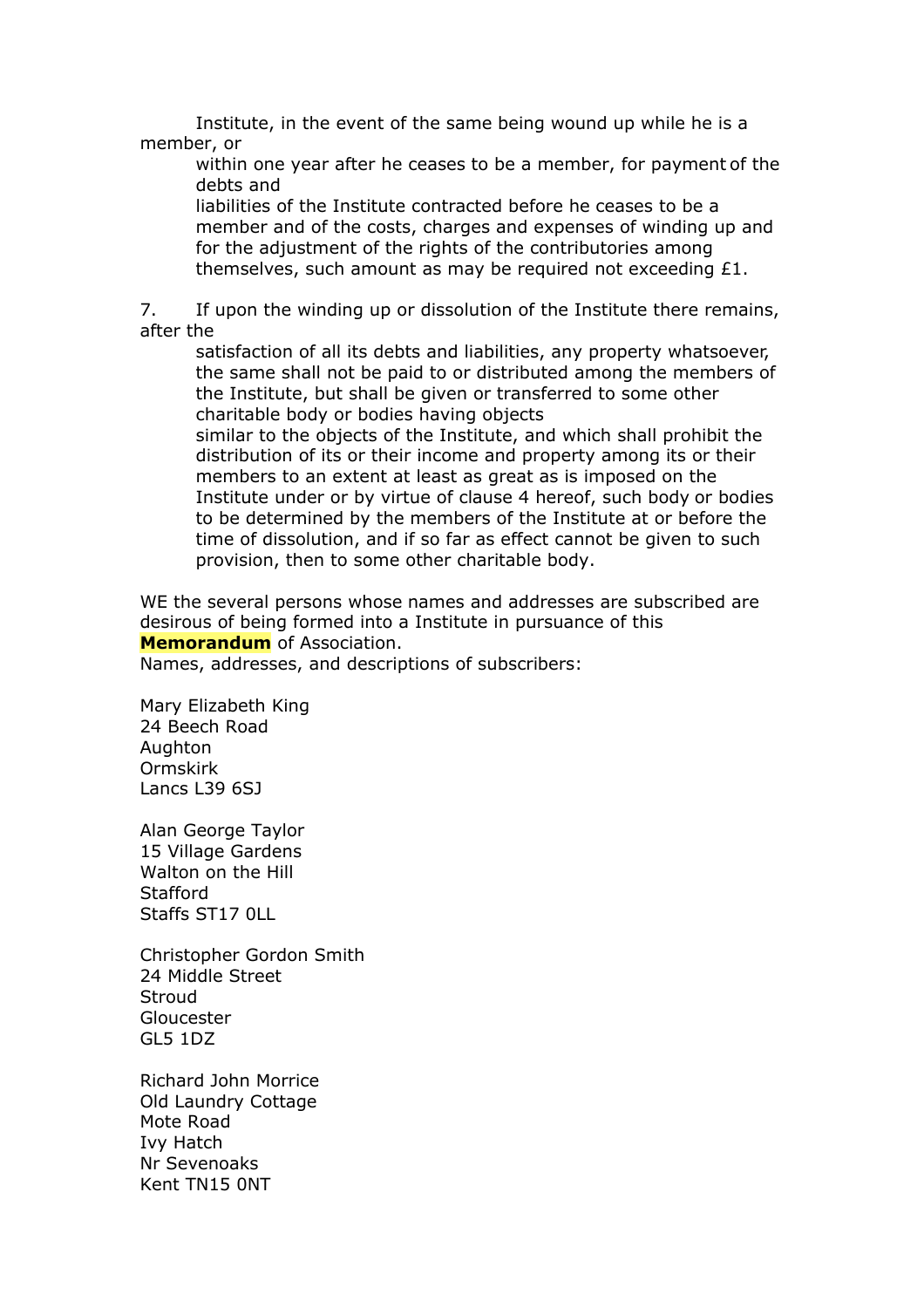Robert Alan Parkinson The Old Priory Priory Lane Bicester Oxfordshire OX6 7BG

Nicholas Giles Astley Manor House Wells Road Hallatrow Bristol BS18 5EJ

Robert Julian Kindred 4 Henley Road Ipswich Suffolk IP1 3SF

Kathryn Elizabeth Baird Hawthorn Cottage Oak Lane **Treflach Oswestry** Shropshire SY10 9HE

John Selby 77 Deacons Lane Ely Cambridgeshire CB7 4PS

Philip Grover 7 Palmer Road Sutton-on-Trent Newark Notts NG23 6PP

David B Lovie 29 Whitton Way Gosforth Newcastle upon Tyne Tyne & Wear NE3 3HY

Elizabeth Marten 10 Kristiansand Way Letchworth Herts SG6 1UE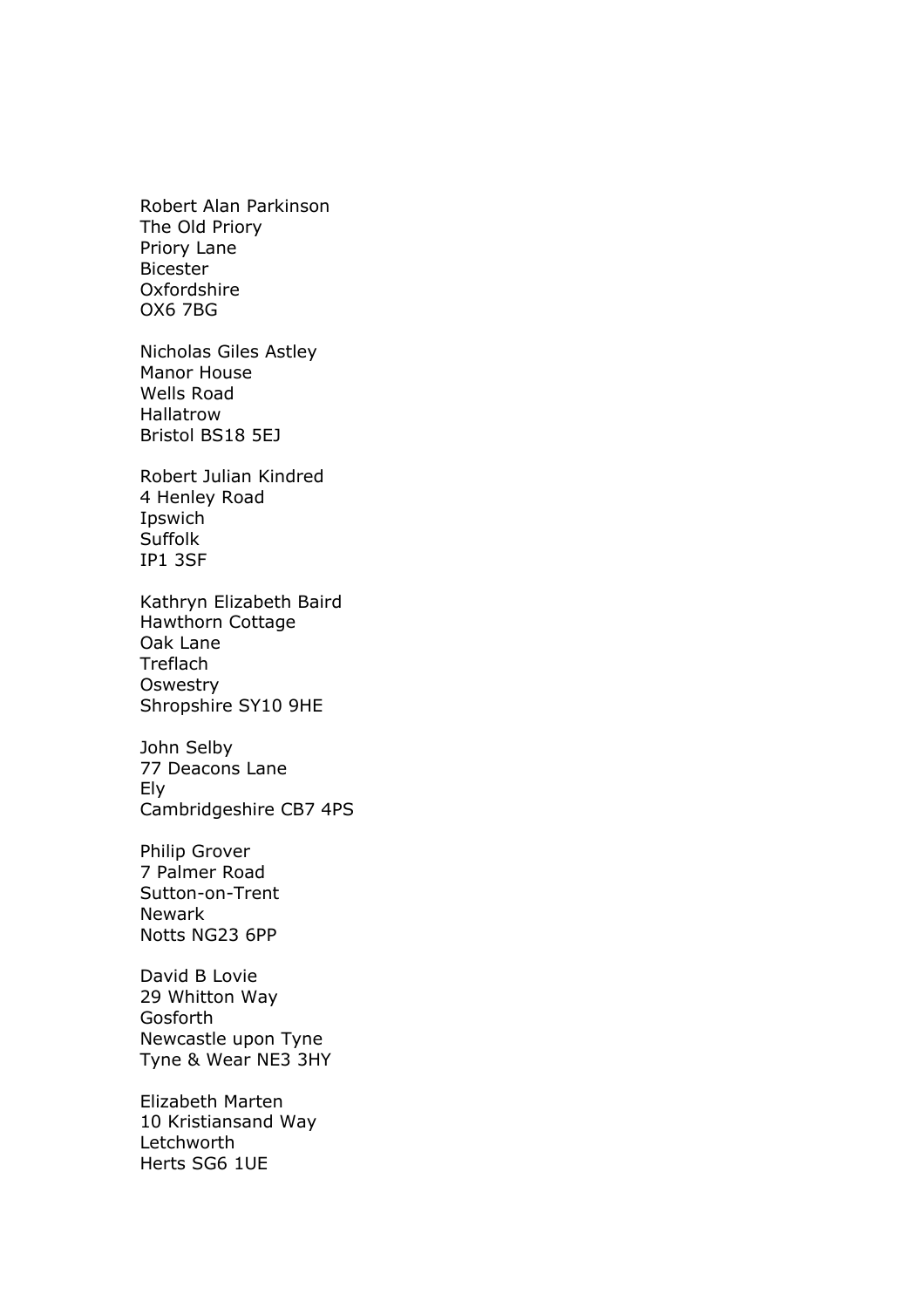Julia Smith 49 Chaucer Drive Aylesbury Bucks HP21 7LH

Graham Arnold 13 Sefton Drive Liverpool L8 3SD

Marion Brinton 57 Coronation Road Basingstoke Hants RG21 4EZ

Ronnie Robertson White Lodge 18 High Street Fochabers Moray IV32 7EP

Lawrence Manogue 10 College Avenue Bangor County Down BT20 8HJ

Neil Sumner 10 High Street Penarth South Glamorgan CF 64 1EZ

Colin Richards Rainbow Cottage Newton Lane Near Leominster Herefordshire HR6 0PF

Paul Dadson Holmesdale Wild Oak Lane Trull Taunton Somerset TA3 7JT

John Preston 90 Histon Road Cambridge CB4 3JP

Rosemarie MacQueen